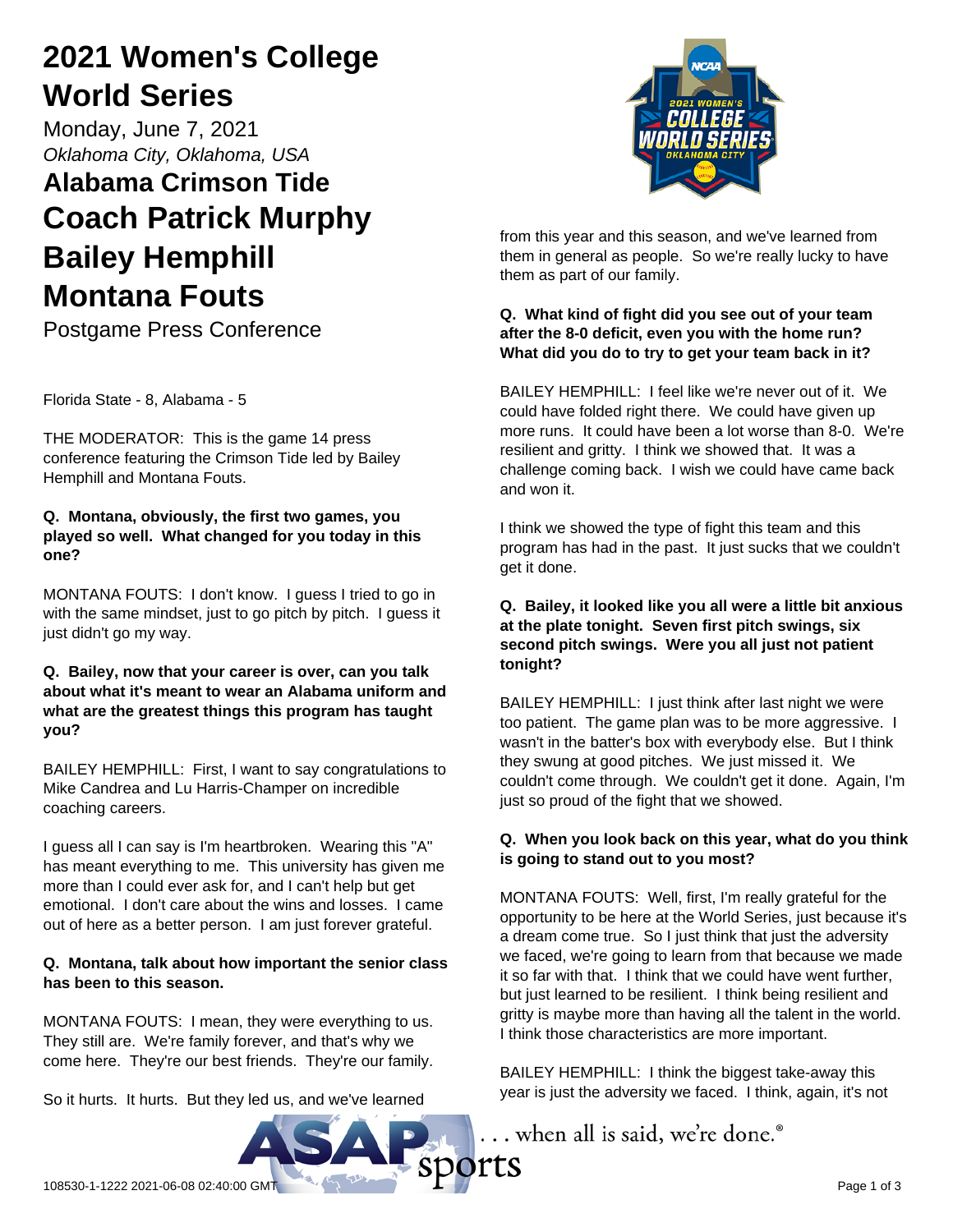going to help us -- it will help us in softball, but it's going to help us in life. All that we faced -- everybody faced the pandemic. Playing a collegiate sport during that, that was tough. We had to sacrifice a lot.

Again, people that had injuries this year, that's adversity, and they're going to bounce back. I think it's just life lessons and it's just going to make us better people.

#### **Q. What is your message to just the rest of the Lafayette community and other STM graduates about just being successful softball players and going to a different state like Alabama just like you did? What's your message to people coming up in softball in STM in general?**

BAILEY HEMPHILL: I guess my message is you can do it. Lafayette is a small town, but you can play anywhere. I know it was tough for the STM fans to say Roll Tide, but I'm grateful for it, and I love you guys.

**Q. This is a question for both of the athletes. There's one person too that always believed in you guys, and he always kept preaching about your fight and your grit and never ever stopped, even today when you were down. Your coach Pat loved you guys and gave you nothing but praise. I just want to know what great things can you say about him?**

MONTANA FOUTS: I mean, you couldn't ask for a better coach.

THE MODERATOR: That's a tough one. I understand. Bailey, you want to take a crack, and we'll come back to Montana.

BAILEY HEMPHILL: I'm going to get emotional too. He's never doubted us one time. It's hard to talk about it because he means so much to me and this program. I mean, if you look in the stands how many alums came back, like we have so much respect and love for him. He made it truly a family.

I mean, for him to believe in you, it makes you feel like you can do anything in the world. I'm so grateful he took a chance on me and let me play at this university.

THE MODERATOR: Ladies, thank you so very much. Congratulations on an incredible season. We appreciate your time all week.

THE MODERATOR: Now joined by head coach Patrick Murphy.

**Q. Coach, congratulations on obviously a wonderful**

**season. Not the way you want it to end, but Bailey Hemphill was asked what you meant to her, and she couldn't really put it into words. What has she really meant to you after she played her last game in an Alabama uniform?**

PATRICK MURPHY: Well, she's taught everybody on the team to be more joyful and relish in all the little things because that's what she's done for five years for us. She's very, very tenderhearted, and she's funny and keeps things loose. Obviously, she's one of the best hitters we've ever had in our program, best players in our program, one of the best leaders.

She graduated with two degrees with 4.0. I mean, there's nothing that she could improve on in her career here. She's got fans from people who are 80 to 8 years old. She speaks well in front of people. I mean, she's the ideal person to represent the University of Alabama.

#### **Q. You've mentioned in the past this is one of the most grittiest teams you've coached. Now that the season has come to a conclusion, can you talk about how much of a privilege it was to coach this team?**

PATRICK MURPHY: I echo what Bailey said. It was a quick 8-0, and shoot, we could have got run rolled, and they fought back. I thought -- I think Savannah hit one right on the nose, and if that goes either way over the kid's head or in front, side to side or whatever, that was going to be another run, but that was a good play by the right fielder. They showed a lot of grit and some fight.

Kilfoyl came in and put up all the zeros we needed, and we were like one hit away. Really proud of everybody.

#### **Q. I was talking to Elizabeth Mason, and she said the game plan for coming in was to kind of lay off Montana's rise ball and make her work. Just talk about what Florida State did tonight and how they just got to Montana.**

PATRICK MURPHY: Well, I should have started with this, but congrats to them on a helluva tournament. They won four in a row again. They're very talented, and they fight like heck too. Hat's off to Miss Kaley Mudge as the leadoff. You don't see 5 for 5 -- I haven't ever at Alabama. For a kid to go 5 for 5 against two really good pitchers, that's an awesome feat by her.

But I think sometimes, unfortunately, we might have had a bad day, and they took advantage of it the first inning, the 3-hole hitter got the home run and put them on the board quickly. They knocked her out. So they had a good plan.

... when all is said, we're done.<sup>®</sup>